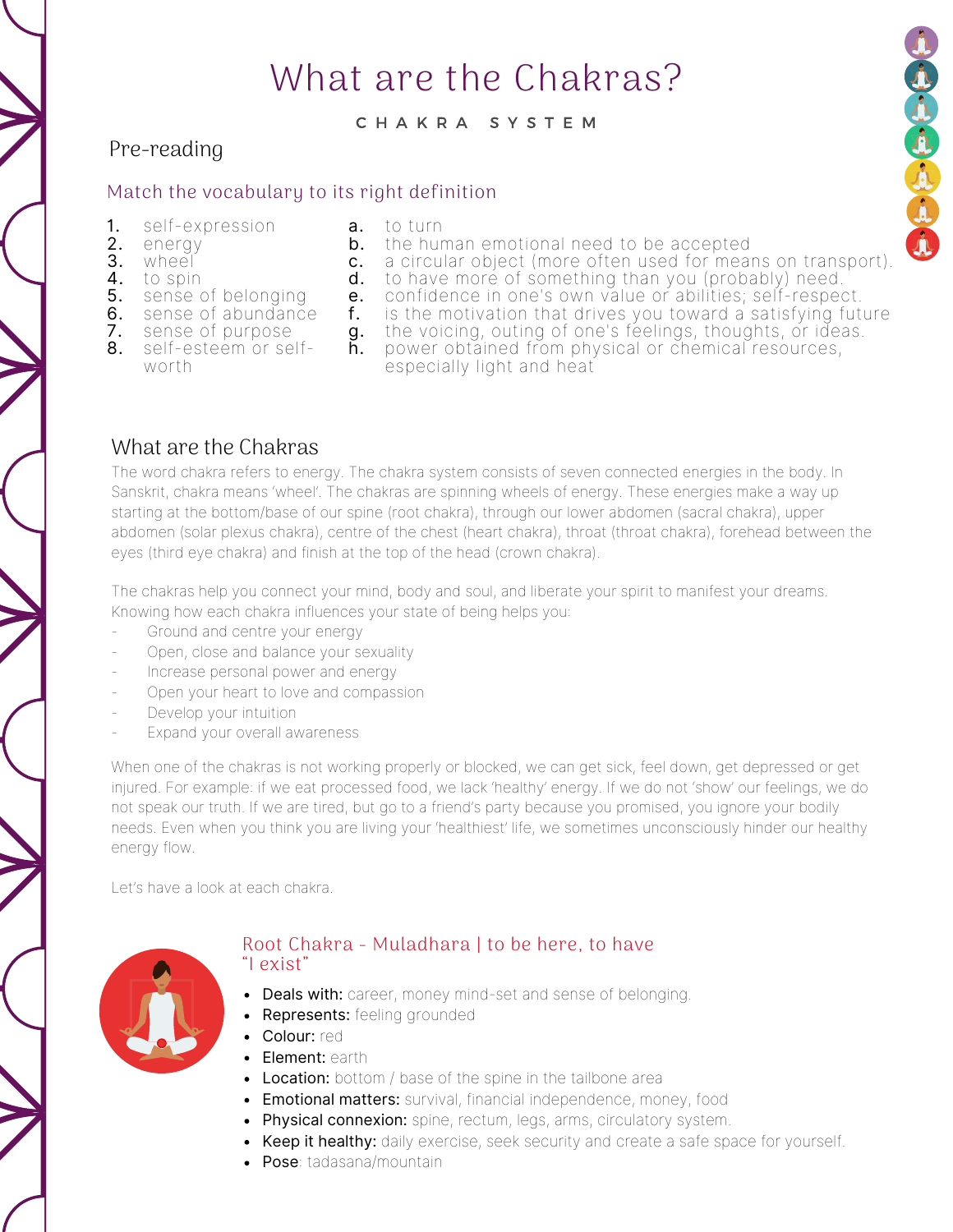# What are the Chakras?

### C H A K R A S Y S T E M



#### Sacral Chakra - Svadhistana | to feel, to want "I desire".

- Deals with: sexuality and pleasure
- Represents: connection and ability to accept others and experiences
- Colour: orange
- **Element: water**
- Location: lower abdomen
- **Emotional matters:** sense of abundance, well-being, pleasure, sexuality
- Physical connexion: reproductive organs, kidneys, bowels, immune system
- Keep it healthy: belly dancing, practising yoga, create loving partnerships, live your passion, follow your dreams
- Pose: baddha konasana /cobblers pose

### Solar Chakra - Manipura | to do, to act "I control".

- Deals with: personal power and ability to channel
- Represents: ability to be confident and in control of our own life.
- Colour: vellow
- Element: fire
- **Location:** upper abdomen
- **Emotional matters:** self-worth, self-confidence, self-esteem.
- Physical connexion: central nervous system, liver, digestive tract, skin.
- Keep it healthy: stay in control of your destiny and happiness and listen to your bodily, mental and emotional needs.
- Pose: parsvottanasana hasta parivrtta trikonasana/revolved pyramid



#### Heart Chakra - Anahata | to love and beloved "I love"

- Deals with: love, relationships and self-acceptance
- Represents: ability to love
- Colour: green
- Flement: air
- Location: centre of the chest, heart area
- **Emotional matters:** love, joy, inner peace.
- Physical connexion: heart, thymus, lower lungs, circulatory system, immune system
- Keep it healthy: maintaining healthy relationships with your family, friends and partners, yourself, be open to receive love.
- Pose: uttana shishosana/puppy pose

#### Throat Chakra -Vishuddha | to speak, to be heard "I express".

- Deals with: self-expression
- Represents: ability to communicate
- Colour: blue
- **Element:** ether
- Location: throat
- **Emotional matters:** communication, self-expression of feelings, the truth
- Physical connexion: thyroid, respiratory system, teeth, vocal cords
- Keep it healthy: singing, chanting and breathing exercises, practise speaking the truth
- Pose: salamba sarvangasana/shoulderstand